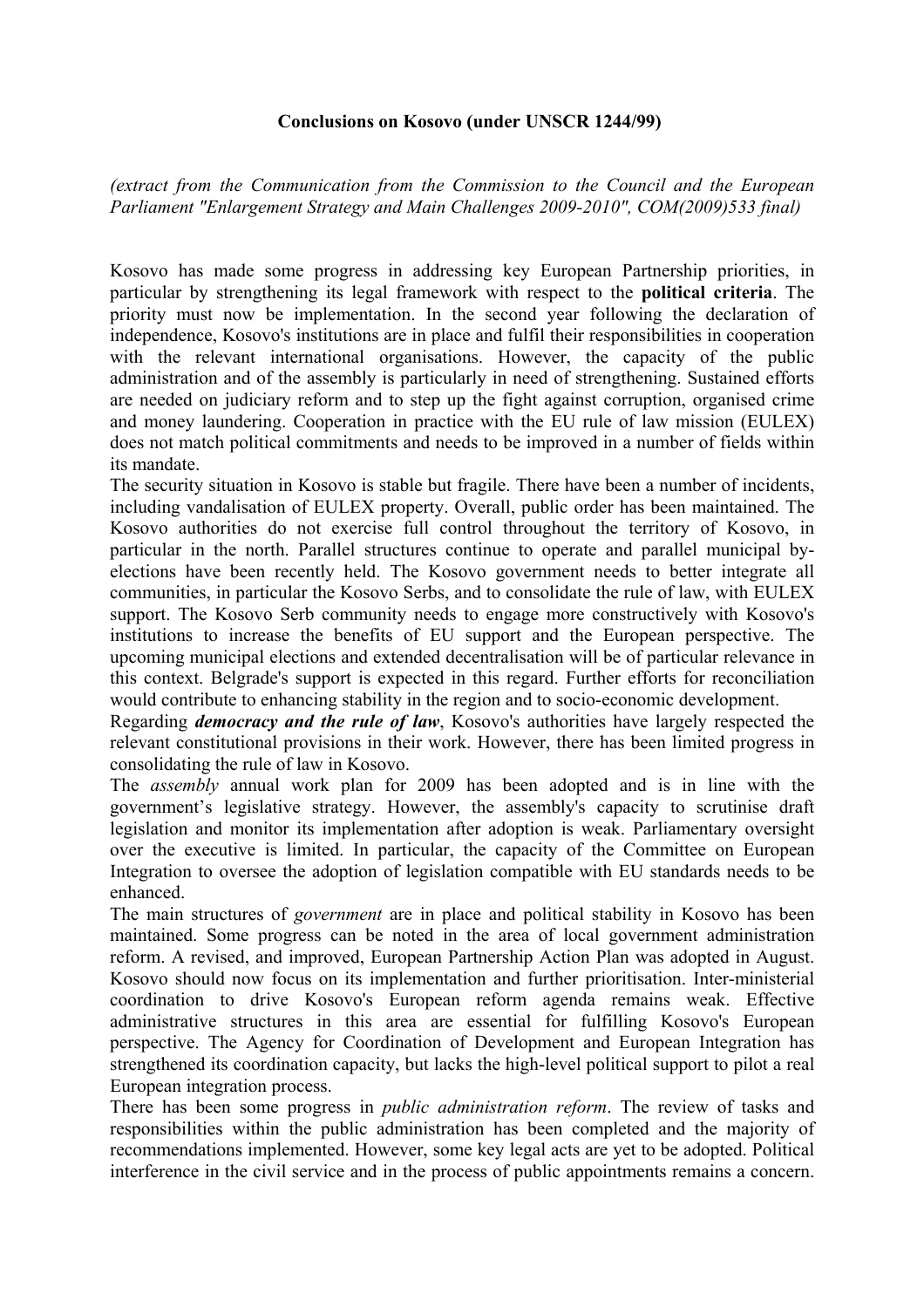Sustained efforts are needed to strengthen capacity throughout Kosovo's public administration and to establish the framework of a professional, accountable, independent and merit-based civil service capable of effectively implementing government policies. The Ombudsman office needs to be strengthened further. Public administration in Kosovo remains weak.

There has been limited progress as regards the *judicial system.* The reform process is still at an early stage. The Constitutional Court has been established and its members nominated. The new court management information system is operational in most courts. The court in Mitrovica has been re-opened for criminal cases, with the support of EULEX. The Kosovo Judicial Council has been appointed. There has been some progress in adjudicating war crimes cases.

However, major efforts are needed to enhance the independence and professionalism of the judiciary in Kosovo. There is a considerable backlog of unresolved cases, related to both civil and criminal justice. There is no effective mechanism for disciplinary proceedings against judges. Constructive efforts from the government and from the Kosovo Serb community are needed to ensure the latter's integration in the judicial system. Kosovo's judiciary remains weak and inefficient. The rule of law is not effective throughout Kosovo, in particular in the north.

The *anti-corruption* agency is operational and has strengthened its capacity, but its powers are limited. Despite certain measures taken, corruption remains prevalent in many areas and is a very serious concern. The legislative framework in this area remains incomplete. There is no law on the financing of political parties. The anti-corruption strategy and action plan are yet to be adopted. Cooperation among actors involved in the fight against corruption needs to be significantly enhanced. The independence of the anti-corruption agency needs to be guaranteed. Kosovo needs to develop a track record of investigations, indictments, prosecutions and convictions in anti-corruption cases.

The constitution guarantees *human rights and the protection of minorities* and lists the main international agreements and instruments directly applicable in Kosovo. However, further efforts are required to ensure these rights are protected in practice, including determined steps to integrate all of Kosovo's communities.

The reticence of the Kosovo Serb community, in particular in the north, to participate in Kosovo's institutions is a major obstacle. Sustained efforts are needed to address this both by the government and by the Kosovo Serb community. A more constructive approach from Serbia is also necessary.

There has been limited progress on *civil and political rights*. As regards *access to justice,* the legal aid system is functioning, but requires further strengthening. Some progress has been achieved with regard to *prisons* and other correctional facilities. However, there are still a number of challenges, notably as regards detention conditions for mentally-ill and juvenile offenders and their reintegration after release. There has been limited progress as regards the prevention of *torture* and *ill-treatment* and the fight against *impunity*.

*Freedom of expression* is not fully guaranteed in practice. There have been cases of political interference in the work of the media. The legal framework as regards *freedom of association and assembly* has been developed further.

*Civil society* needs to be integrated better in policy formulation and implementation. There has been some progress as regards *freedom of religion*, notably in terms of reconstructing religious sites. More remains to be done to promote reconciliation between different religious communities. There is no law on *missing persons*. The issue of compensation for the families of missing persons needs to be addressed.

*Economic and social rights* are not fully guaranteed. The protection of *women* against all forms of violence needs to be considerably strengthened. Child trafficking and child labour remain a concern. Further efforts are needed to guarantee *children's* rights. The government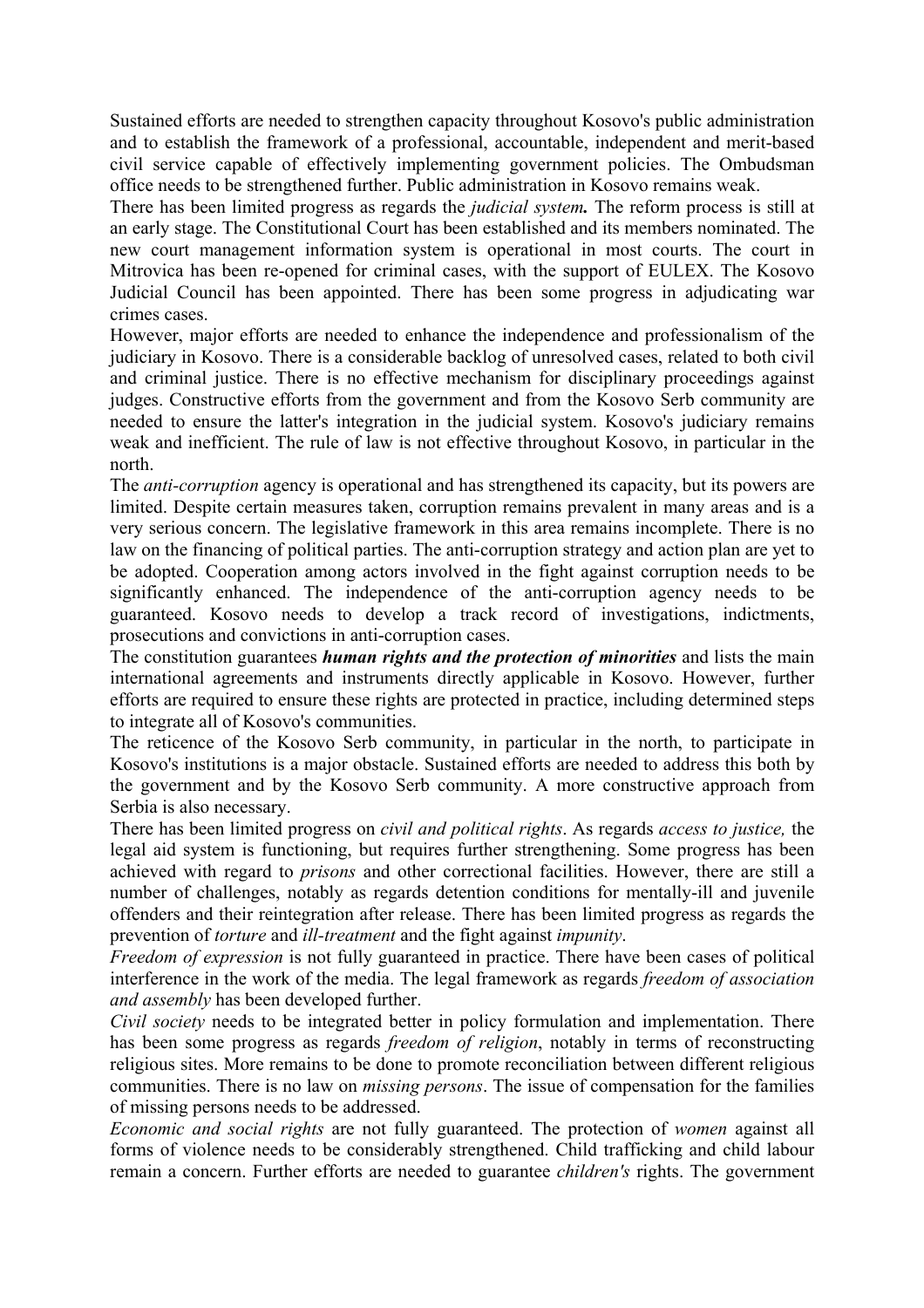adopted an action plan for people with disabilities. However, the integration and protection of socially vulnerable groups and people with disabilities is not fully ensured. *Discrimination* remains an issue of concern and needs more government awareness campaigns. Laws and strategies are in place but their implementation is poor. The institutional and legal framework in the area of *property rights* has been strengthened. The inability of the authorities to implement their decisions throughout Kosovo remains a major obstacle to protecting property rights. The security of religious property is generally assured.

As regards *minority rights, cultural rights and the protection of minorities*, the legislation in force provides a highly protective environment for minority and cultural rights. However, these are not adequately guaranteed in practice. There has been little progress as regards reconciliation between communities. This is a major challenge for the authorities. The number of voluntary returns of *refugees* and *internally displaced persons* remains low**.** Disputes over contested land between some municipalities and the Serbian Orthodox Church have still not been resolved.

The Roma, Ashkali and Egyptian communities continue to face very difficult living conditions and frequent discrimination. Urgent measures are needed to relocate the Roma families living in hazardous and unacceptable conditions in lead-contaminated areas in northern Kosovo. The authorities need to make further efforts to reach out to all minorities and to ensure their protection and integration.

Concerning *regional issues and international obligations*, during the reporting period Kosovo continued to cooperate with the International Criminal Tribunal for the former Yugoslavia (ICTY). The EU continues to emphasise that regional cooperation must be inclusive in order to be successful and regrets that disagreements regarding the manner of Kosovo's participation in regional fora have resulted in Kosovo's absence from key regional events. Kosovo adopted new customs stamps, which were notified by the Special Representative of the UN Secretary General to the European Commission and CEFTA partners as compliant with UNSCR 1244/99. Serbia has not recognised the validity of these stamps, questioning their compliance with UNSCR 1244/99. Kosovo and Serbia need to reach pragmatic solutions enabling key regional fora to continue to fulfil their role in promoting regional cooperation and development.

The **economy** of Kosovo has been only moderately affected by the crisis so far. GDP continued growing, albeit from a very low base, but unemployment remained very high. High inflation has turned into deflation, following drops in the prices of imports. Economic development continues to be seriously impeded by weak rule of law, a very limited and poorly diversified production capacity, and by a weak transport and energy infrastructure. Fiscal policies are driven by ad-hoc demands and lack a systematic link to the medium-term policy framework. The stability of the energy supply improved, at the cost of increasing subsidies from the budget.

As regards the **economic criteria**, Kosovo has made very little progress towards establishing a functioning market economy. Considerable reforms and investments must be pursued to enable it to cope over the long term with competitive pressure and market forces within the Union.

A broad consensus on free-market policies has been maintained. The use of the euro, the absence of significant amounts of external debt and the very low level of exports have shielded the economy from the negative effects of the global recession. The banking sector remained sound, profitable and well capitalised. Economic growth was driven by the continued expansion of credit and by increased foreign assistance. After a significant surplus in the previous year, the 2008 budget posted a small deficit. Fiscal revenues increased slightly. In June, Kosovo joined the International Monetary Fund and the World Bank.

However, the already large trade deficit continued to widen, notably due to substantial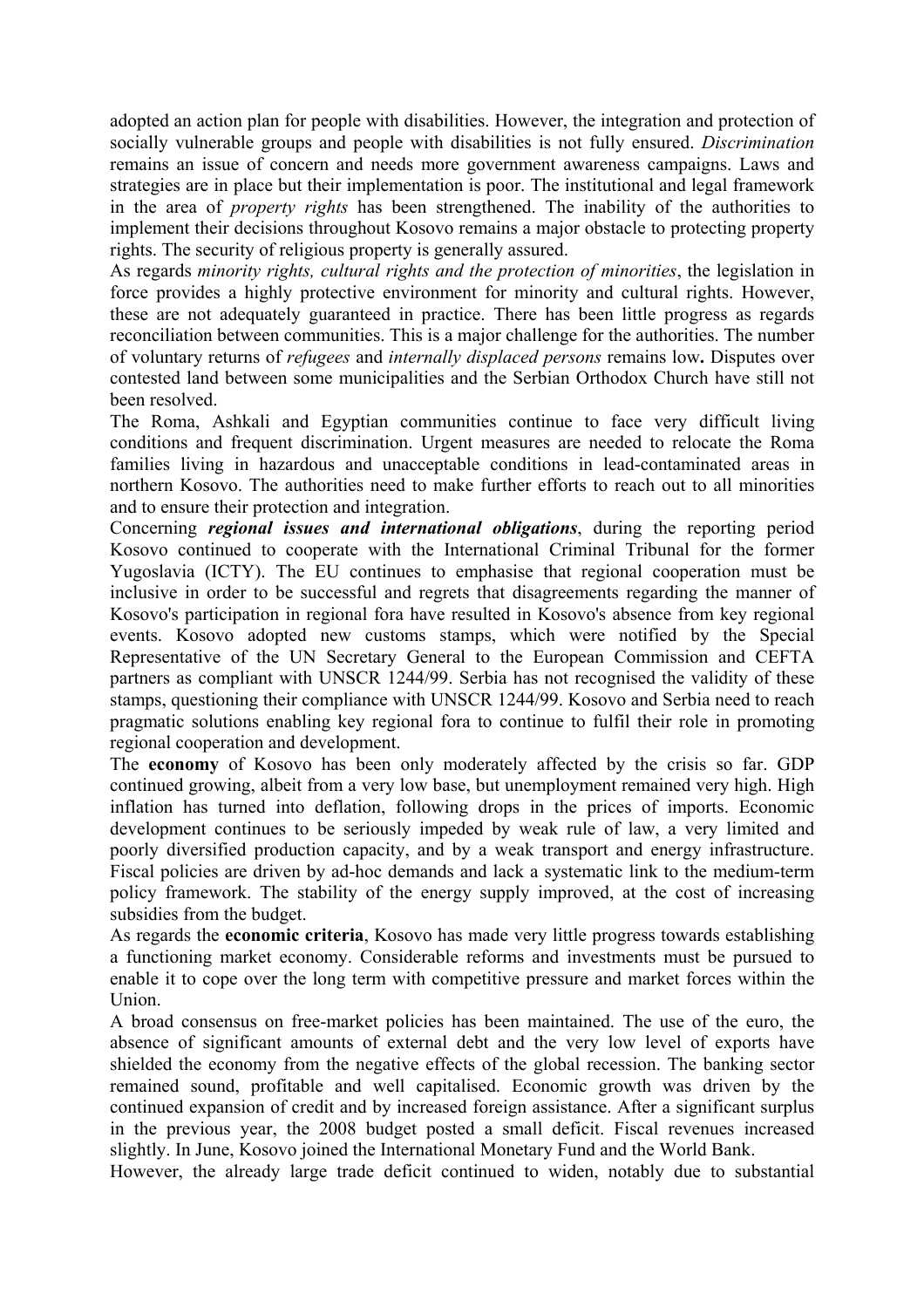imports of machinery and transport equipment for a major road construction programme. Both fiscal and external accounts became even less sustainable, mainly as a result of poor policy planning and implementation. Exports fell sharply in 2009, from an already very low base, as a consequence of the economic crisis. Economic statistics remain inadequate. The cost of finance remained high, as banks continued to attach high risk premiums to business loans. Budget subsidies and transfers increased. The weak rule of law, corruption, prevalent in many areas, and uncertainty over property rights continued to be major impediments to economic development. Unemployment remains very high. Little progress was made towards an increased integration of Kosovo's young population into the labour market. The informal sector continues to pose an important challenge.

Progress in aligning Kosovo's legislation and policies with **European standards** is mixed. The legal framework has been developed further in the areas of customs, taxation, education, and policing. Approximation is at an early stage as regards environment, competition, intellectual property, energy and the free movement of goods, persons, services and capital. The implementation of European standards remains limited in the areas of financial control and statistics, data protection and the fight against money laundering and organised crime.

In the area of the EU **internal market** there has been some progress on *free movement of goods*. However, transposition and implementation of European practices and legislation is at an early stage. Administrative capacity remains weak. Alignment is insufficient in the areas of *free movement of persons, services and right of establishment*. Sustained efforts are necessary for progress in *free movement of capital*, notably to strengthen the financial sector regulation.

*Customs* revenue increased due to the improved effectiveness of the customs administration. The Customs and Excise Code has been adopted. The legal provisions on customs are compatible with European standards. However, the administrative capacity needs to be substantially reinforced and the fight against corruption needs to be intensified in the area of customs. Customs duties are still not collected in northern Kosovo. EULEX customs officers monitor the two gates in the north, which has reduced smuggling activity there. The legal framework as regards *taxation* has been developed further and lower tax rates have entered into force. Further efforts are needed to increase administrative capacity in this area and to reduce the size of the informal economy.

Implementing legislation for *public procurement* has been largely completed and the Procurement Review Body has been established. However, the implementation of the law in practice gives rise to serious concerns. The authorities need to investigate effectively cases of alleged corruption. Monitoring the implementation of procurement contracts needs to be significantly strengthened. Procurement officers in Kosovo remain vulnerable to interference and intimidation.

There is still no *intellectual property* rights strategy. Enforcement mechanisms for industrial rights, copyrights and related rights are weak. A *Competition* Commission has been set up and has investigated cases of alleged breaches of competition rules. Kosovo's competition legislation is not fully aligned with European standards.

The authorities need to streamline the various strategies addressing *employment* and to ensure their implementation. Legislation in the area of health and safety at work and in the area of social services and institutional care needs improvement. In the *public health sector*, administrative and institutional capacity needs strengthening to improve the quality of health care services. Little progress can be reported in the area of *social dialogue*. Alignment to European standards as regards *education* continues. However, institutional reform in this area is yet to be completed and policy recommendations need to be better translated into practice. In the area of *research*, the authorities have undertaken initiatives to facilitate cooperation with the EU, such as appointing Kosovo's coordinator for the  $7<sup>th</sup>$  Framework Programme.

As regards **sectoral policies**, the institutional and legal framework in the area of *industry and*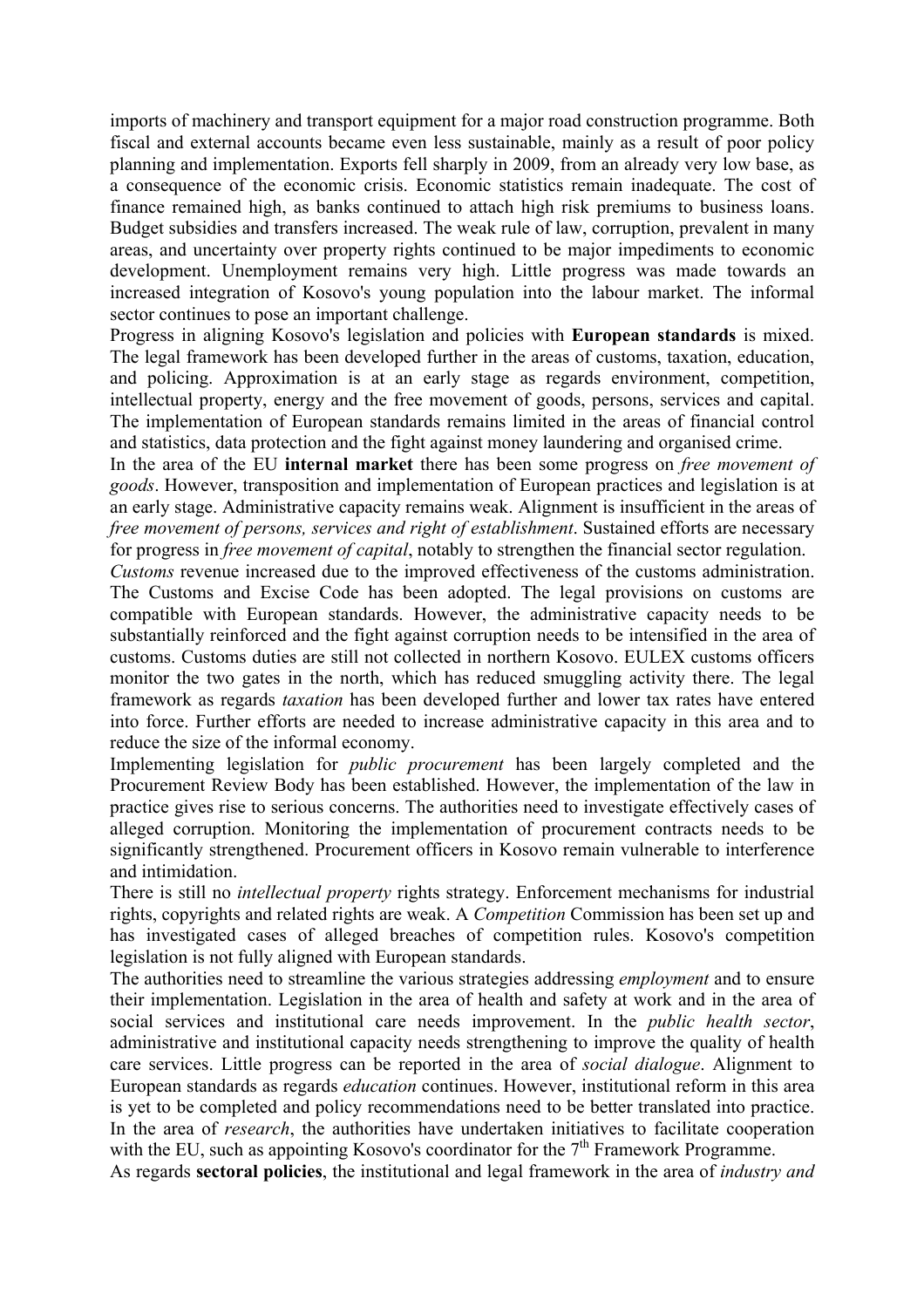*SMEs* remains incomplete. Efforts have been made in *agriculture*, with some progress as regards land consolidation and farm diversification. However, the capacity to implement policies is insufficient. A number of *environment* framework laws have been adopted. Major efforts are needed to implement them and to meet EU environmental standards.

In *transport*, Kosovo has embarked on a major road building programme, which contrasts with underinvestment in railways. Kosovo continues to participate actively in the Core Regional Transport Network and in the South-East European Transport Observatory. However, legislation incompatible with European standards has been adopted in the area of aviation. The board of the rail regulator is yet to be appointed. The board of the aviation regulator has been appointed, but is not yet operational.

Several important laws are yet to be adopted in the *energy* sector, which continues to face serious problems. Power cuts remain frequent. Continuing losses and low levels of bill collection, despite some improvement, limit the sector's financial viability. The government took a decision to build a new lignite-fuelled power plant, which will need to respect European standards. Kosovo's transmission system operator continues to face difficulties to participate as a full partner in regional commercial mechanisms.

In the area of *information society and media*, more efforts are needed to implement existing legislation and strategies. The administrative capacity and financial and political independence of the regulatory authorities, such as the Telecommunications Regulatory Agency and Independent Media Commission, require further strengthening. The board of the public service broadcaster needs to be appointed.

Limited progress can be reported as regards *financial control* and *statistics*. Continued efforts are needed to improve internal and external audit capacities. The statistical infrastructure remains weak.

There has been limited progress as regards **justice, freedom and security**. Coordination mechanisms have been established between the relevant agencies in the area of *border management*. However, borders remain porous, and police resources and capacities for border and boundary management need strengthening. Kosovo's capacity to handle *asylum*  applications remains limited. The reintegration of repatriated persons is still limited. An appropriate readmission framework needs to be developed.

The capacity of judicial and law enforcement authorities to tackle *money laundering* is still weak. Money laundering is not defined as a crime in the relevant legislation. The existing legislative framework is inadequate and is not being fully implemented. There is no permanent structure to coordinate on the fight against money laundering. Reporting to the Financial Intelligence Centre is limited. Cooperation between this Centre and the tax authority remains insufficient.

During the reporting period, there has been an increase in the quantities of narcotics seized, in the number of cases investigated and in the number of persons arrested and prosecuted. Kosovo has adopted a strategy and an action plan to combat *drug trafficking*. However, cooperation between law enforcement agencies is still weak in this area. The secure storage of seized drugs is not fully ensured. Overall, drug trafficking remains a serious concern.

The basic legislative framework as regards *policing* is in place. Public order functions have been largely ensured. Most police officers from the Kosovo Serb community south of Ibar river, who left the service following the declaration of independence, have returned to their stations. However, there have been a number of violent incidents, including targeted damage of EULEX property. The lack of a multi-ethnic public order police unit in the Mitrovica region diminishes police capability to tackle instance of public disorder in the north. The job descriptions for senior management police officers, one of whom is a Kosovo Serb, have been delayed. There are serious deficiencies as regards investigation capacities and intelligence-led policing. There is no strategy for the collection of weapons from the civilian population. The